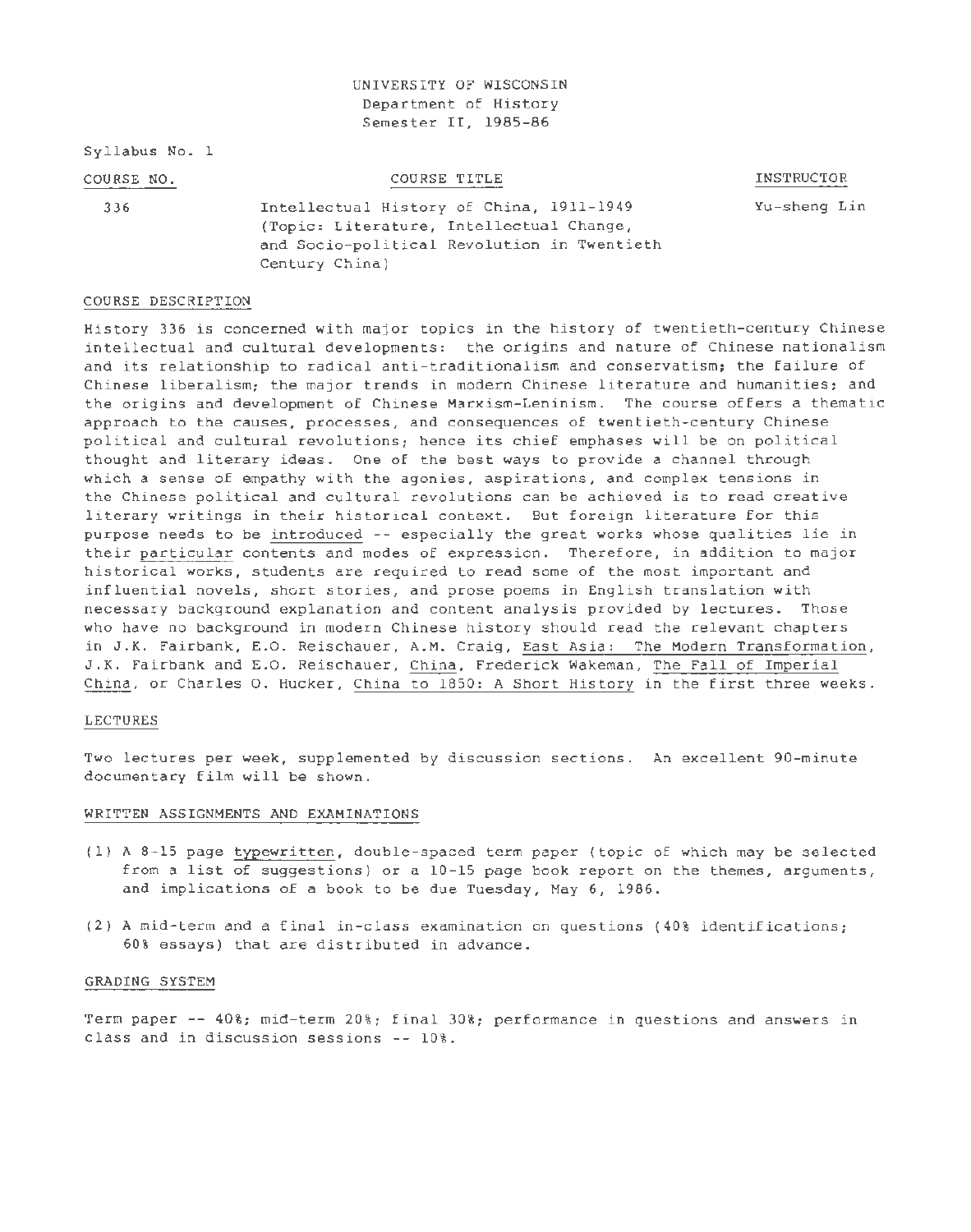History 336/Lin Page Two

#### REQUIRED READINGS

Sheridan, James, China in Disintegration Schwartz, B.I., In Search of Wealth and Power: Yen Fu and the West. Meisner, M., Li Ta-chao and the Origins of Chinese Marxism. Lin, Yu-sheng, The Crises of Chinese Consciousness. Lu Xun (Lu Hsun), Selected Stories of Lu Sun (Lu Hsun).

 $\sim$   $-$ 

A photo-copy Reader to be purchased at Bob's Copy Shop at the University Square.

### GENERAL COURSE OUTLINE

- 1. The Emergence of the Chinese Intelligentsia and the Rise of Chinese Nationalism. Readings: B.I. Schwartz, In Search of Wealth and Power JA83 S37
- 2. The Problem of Chinese Liberalism

Readings: Ibid.

3. The Climate of Opinion in the May Fourth Era

Readings: Benjamin I. Schwartz and Leo 0. Lee in the Reader

4. The Literary Revolution

Readings: C.T. Hsia, A History of Modern Chinese Fiction, chap. on the literary revolution. PL 2442 H8

5. The Totalistic Revolt against Chinese Tradition

Readings: Lin Yu-sheng, The Crisis of Chinese Consciousness, DS72l L567

6. The Ambivalence and Agony in Lu Hsun's Iconoclastic Consciousness

Readings: Lu Hsun, Selected Stories of Lu Hsun, Dawn Blossoms Plucked at Dusk, and Wild Grass

Lin Yu-sheng, The Crisis of Chinese Consciousness, chap. 6

Lin Yu -sheng, "The Morality of Mind and Immorality of Politics: Reflection on Lu Xun, the Intellectual in the Reader

#### Collateral Readings:

Lu Hsun, Selected Works of Lu Hsun, Vols . 1-4, Pl 2754 S5 A6

Lu Hsun , Dawn Blossoms Plucked at Dusk

- Merle Goldman, ed., Modern Chinese Literature in the May Fourth Era, Chaps. 4, 8, 9, 10.
- T . A. Hsia, The Gate of Darkness, chaps on Lu Hsun. PL 2303 H72 (3/2)

C.T. Hsia, History of Modern Chinese Fiction, chap. on Lu Hsun

Lawrence, W. Chisolm, "Lu Hsun and Revolution in Modern China," Yale French Studies, 39 (1967), pp. 226-241 APY17 F874.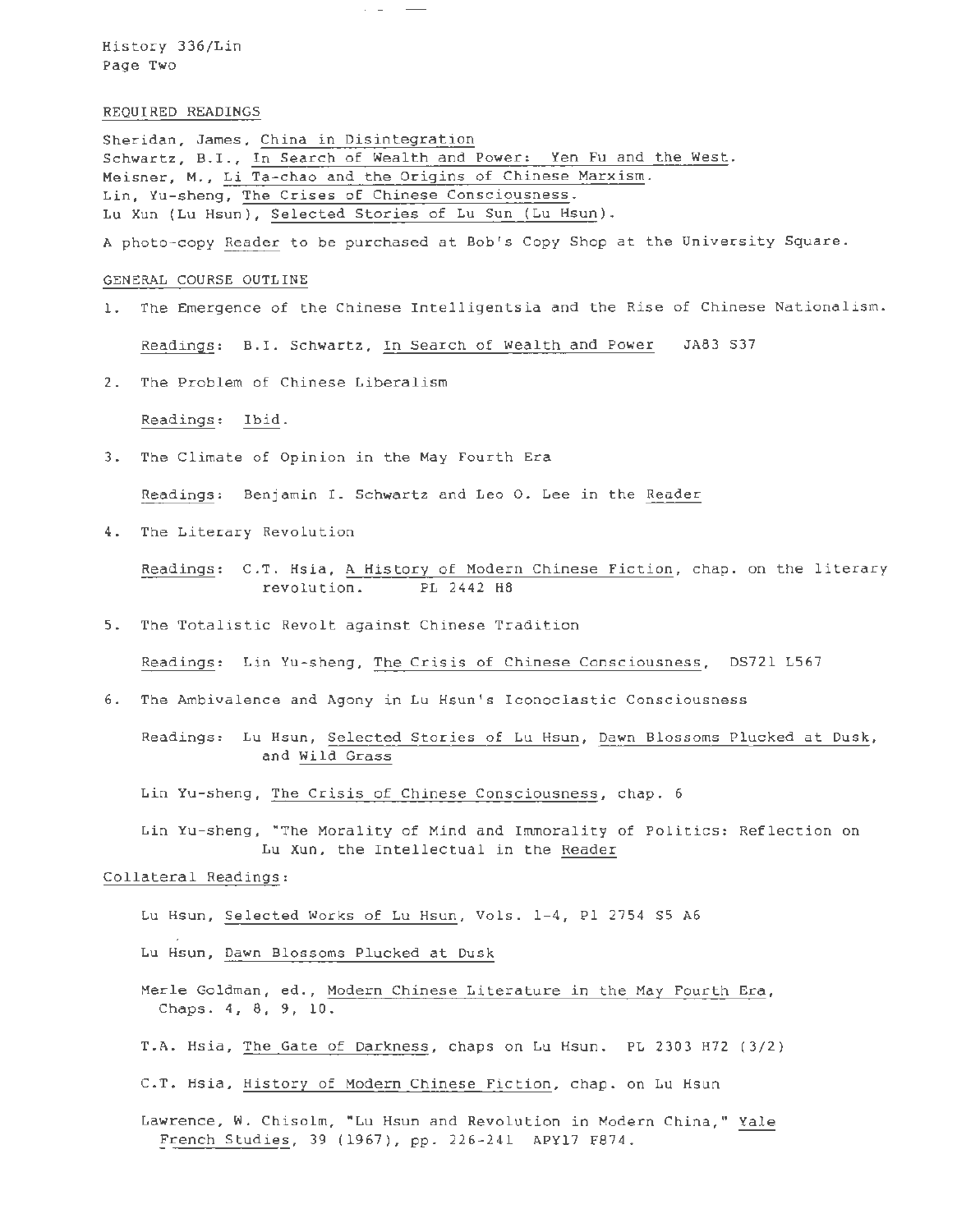# History 336/Lin ~e Three

- J.D. Chinnery, "The Influence of Western Literature on Lu Xun (Lu Hsun)'s 'Diary of a Madman'" Bulletin of the School of Oriental and African Studies, University of London, Vol. 23  $(1960)$ , pp. 309-322. AP L847 ES87B
- J. Prusek,"Basic Problems of the History of Hodern Chinese Literature and C.T. Hsia, A History of Modern Chinese Fiction," T'oung Pao, Vol. XLIX (1961), pp. 357-404 AP T726

 $\sim$  - - - -

- C.T. Hsia, "On the 'Scientific' Study of Modern Chinese Literature: A Reply to Professor Prusek, T'oung Pao, Vol. L (1963), pp. 428-474.
- J. Prusek, "Lu Hsun's 'Huai Chiu': A Precursor of Modern Chinese Literature," Harvard Journal of Asiatic Studies, Vol. 29 (1969), pp. 169-176. APH339 J86
- Harriet C. Hills, "Lu Hsun and the Communist Party," China Quarterly, No. 4 (1960), pp. 17-27. APC539 Q14
- Patrick Hanan, "The Technique of Lu Hsun's Fiction" Harvard Journal of Asiatic Studies, Vol. 34 (1974) pp. 53-96.

Leo Ou-fan Lee, "Literature on the Eve of Revolution: Reflections on Lu Xun's Leftist Years, 1927-36," Modern China, Vol. 2, No. 3 (July, 1976), pp. 277-326.

7. The Revolt against the Chinese Family

Readings: Pa Chin, Family

8. The Rise of Chinese Harxism

Readings.: Maurice Heisner, Li Ta-chao and the Origins of Chinese Marxism

9. Varieties of Modern Chinese Literature

Readin3s: Lao She, Rickshaw, tr., Jean M. James PZ3 SJ619RL

10. Literature and Revolution

Readinss; iiodern China, Vol. 2, No. 3 (July, 1976)

SUGGESTED TOPICS (SELECT ONE) ~OR TiiE TERM PAPER (8-15 tyepwritten pages):

1. "On balance, Yen Fu's basic concern throughout these yeras (1895-98) is with education in the broadest sense ... The gospel of education itself does not derive from Spencer. Spencer has not assigned to education or to ideas any particular role as a dynamic principle pushing forward the evolutionary process. It is, rather, "evolution" as a total process which pushes forward all the separate aspects of human culture." (Schwartz's In Search of Wealth and Power, pp. 89-90.)